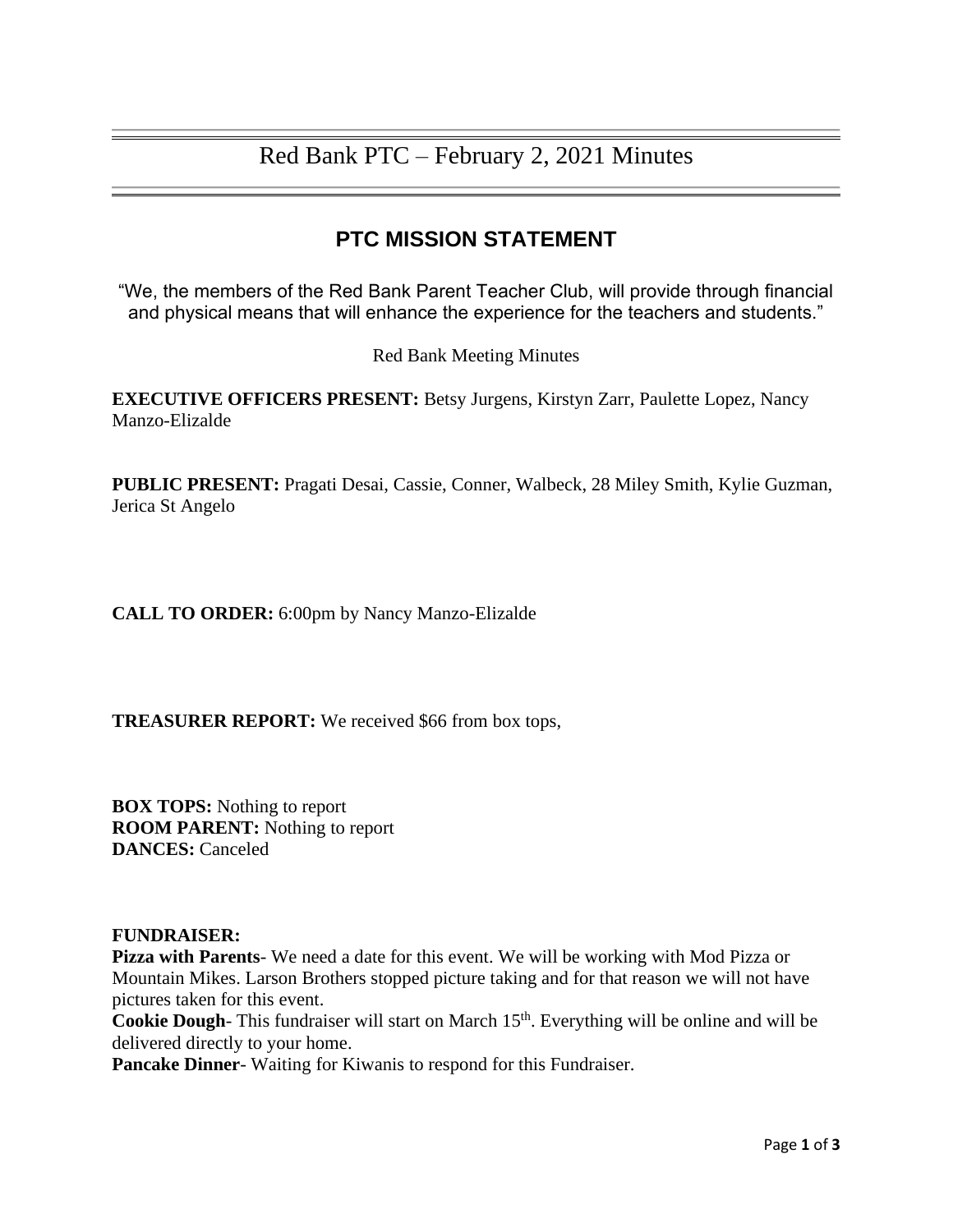**SNACK BAR:** Nothing to report

**FAMILY NIGHT OUT:** Ika will be working on Chipotle night for March 10<sup>th</sup>, 2021.

**MUFFINS/DONUTS:** 169 people have signed up for Muffins with Mom for this Friday February 5<sup>th</sup>. Amy Wright will not be able to be onsite for this event. Kirstyn will be working on site and Dr. Vue and Mr. Pearson will help set up.

**GOODIES WITH GRANDPARENTS:** It's in the Mix will be used as a Fundraiser for this event. The company will deliver directly to your home. They will prepare flyers for advertisement and will label the boxes for Red Bank. We will use a promo code to place orders that way Red Bank will get 20% of the proceeds back. Families can order for themselves if they don't or can't participate for Goodies with Grandparents.

**CARNIVAL:** We will only be having a Silent Auction for Carnival. This event is being planned by Pragati Desai. 40 local businesses have been contacted for donations and15 businesses have made donations so far.

**MEMBERSHIP:** Canceled